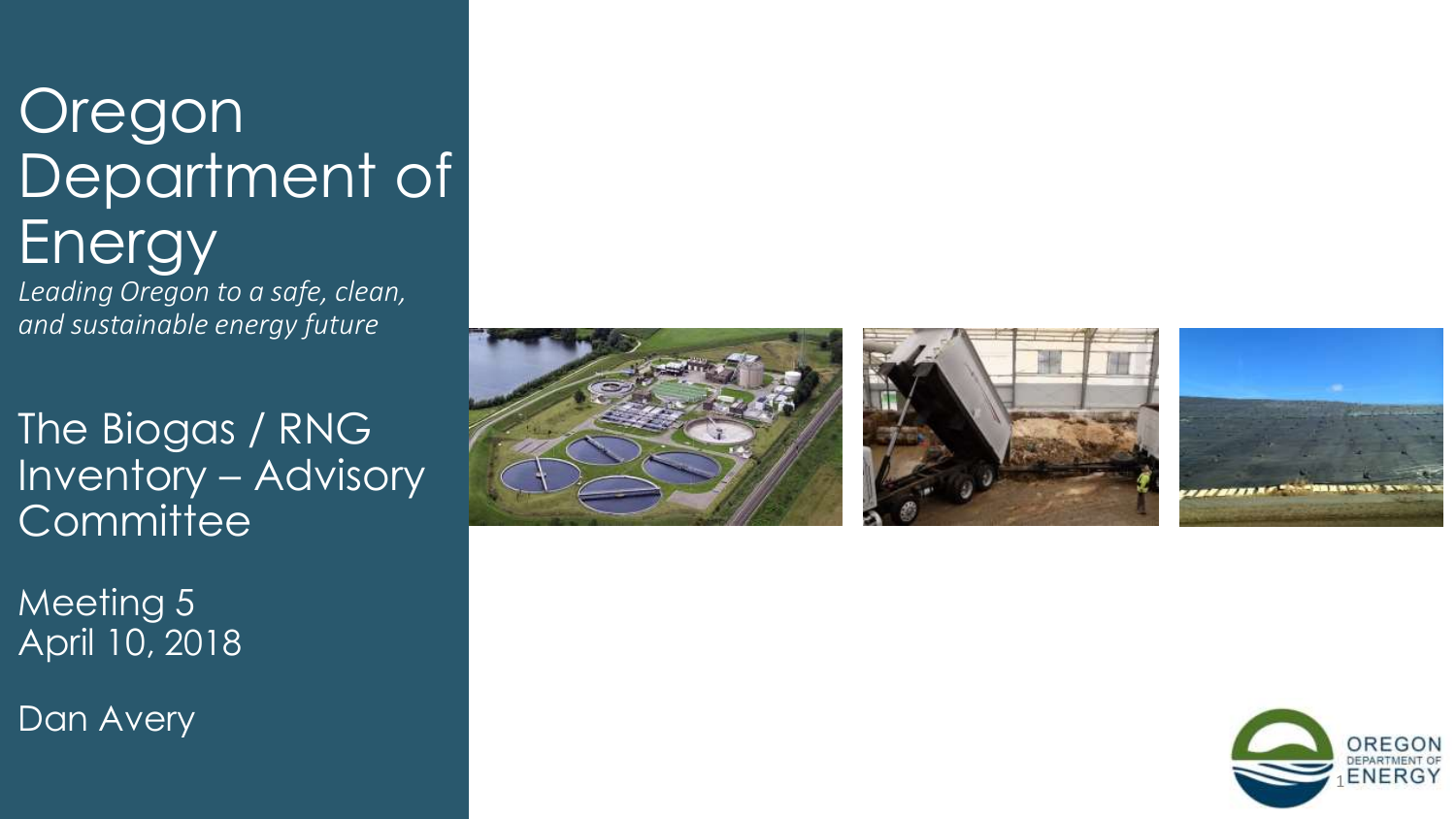### Agenda for today

1:00 to 1:15 Northwest Alliance for Clean Transportation (NW ACT) Introduction. Alex Schay and Connor Reiten

1:15 pm to 2:15 pm Presentation by the JP Batmale from the Oregon Public Utility Commission followed by an open discussion.

2:15 to 3:00 – Update on draft feedstock inventory, report development, perspectives write-ups and possible policy topics.



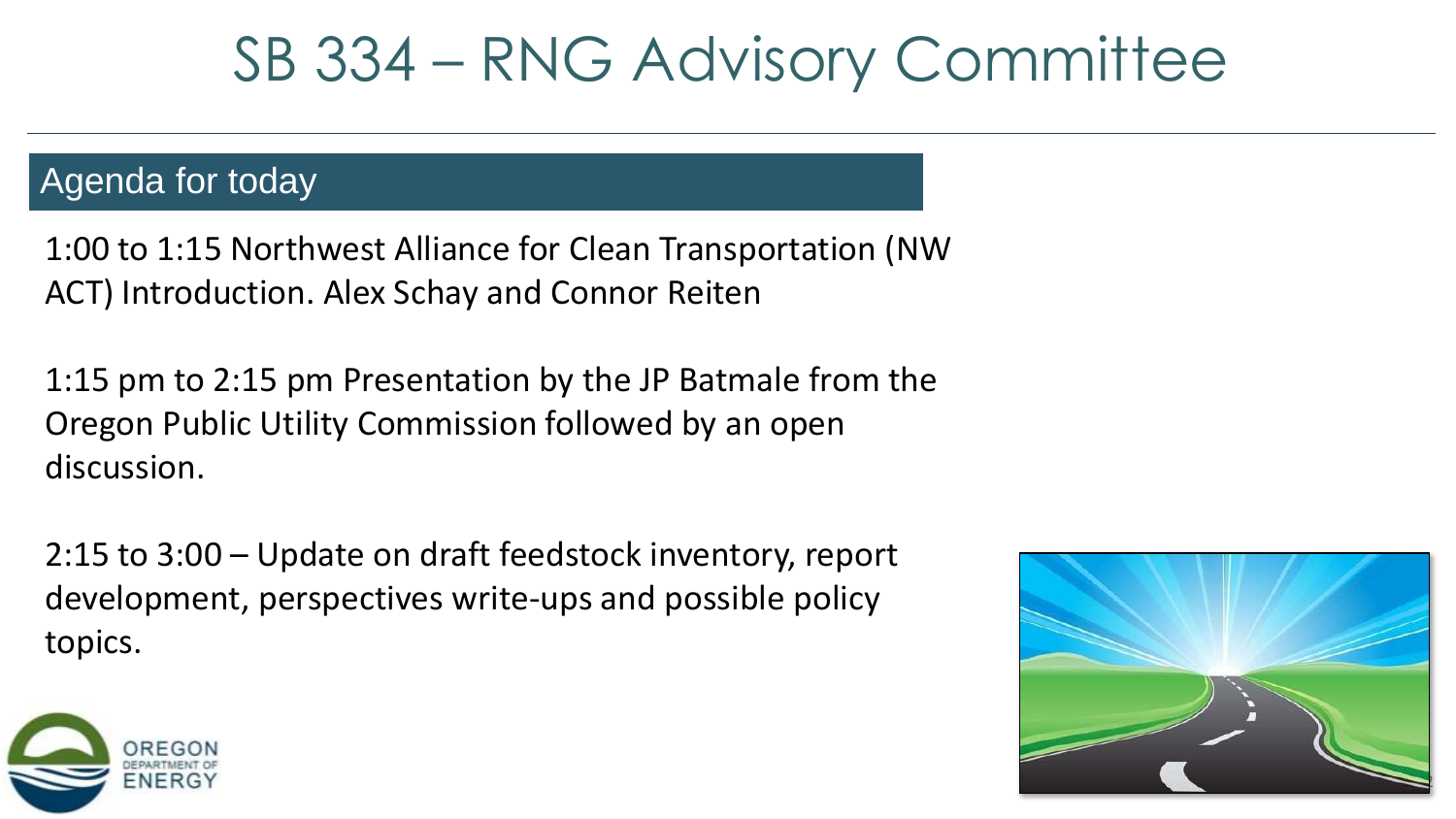### Goals for today

Better understanding of OPUC and how that influences our next steps.

Brief update on inventory work.

Prioritize and continue discussions on barriers, opportunities and policy concepts that relate to the production and utilization of RNG in Oregon.



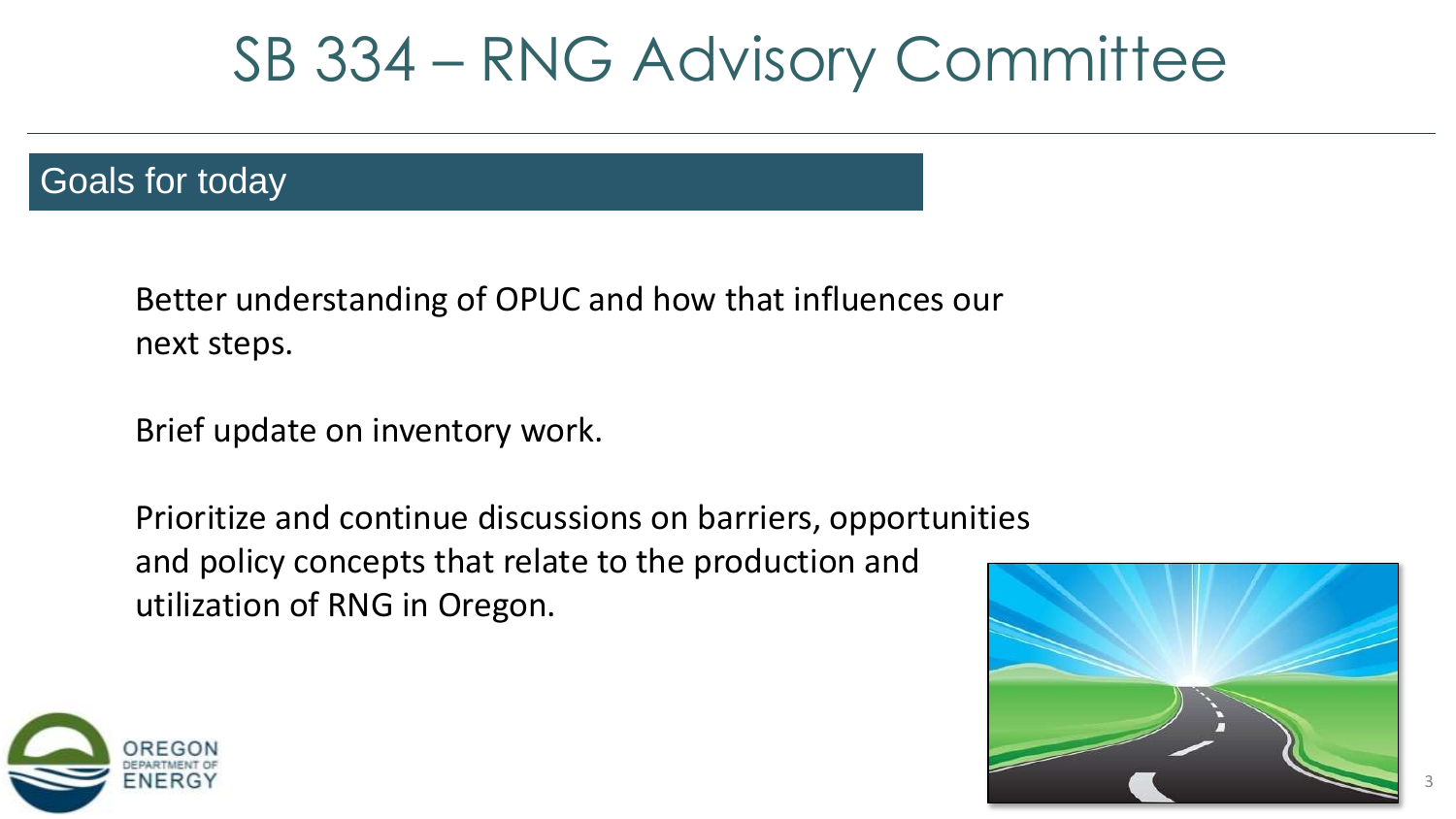### Feedstock Inventories - WWTP



|                                              | <b>Name</b>                       | <b>City</b>          | Est. Biogas vol.         | Est. CH4 vol.            | BTU (~1,000 btu                  | <b>CHP</b> | <b>Boiler</b> | <b>Flare</b> |  |
|----------------------------------------------|-----------------------------------|----------------------|--------------------------|--------------------------|----------------------------------|------------|---------------|--------------|--|
|                                              |                                   |                      | scf / year               | scf/year                 | /scf CH4)                        |            |               |              |  |
|                                              |                                   |                      |                          | (@ 60% CH4               |                                  |            |               |              |  |
|                                              |                                   |                      |                          | biogas)                  |                                  |            |               |              |  |
|                                              | <b>Albany</b><br><b>Bend WWTP</b> | Albany<br>Bend       | 82,563,000               | 49,537,800               | 49,537,800,000                   |            |               |              |  |
|                                              | <b>Brookings WWTP</b>             | <b>Brookings</b>     | 62,451,500<br>15,877,500 | 37,470,900<br>10,320,375 | 37,470,900,000<br>10,320,375,000 |            |               |              |  |
|                                              | <b>Cottage Grove</b>              | <b>Cottage Grove</b> | 21,593,400               | 12,956,040               | 12,956,040,000                   |            |               |              |  |
|                                              | Coos Bay WWTP No. 1               | Coos Bay             | 24,345,500               | 15,824,575               | 15,824,575,000                   |            |               |              |  |
|                                              | <b>Corvallis WWTP</b>             | Corvallis            | 82,033,750               | 53,321,938               |                                  |            |               |              |  |
|                                              | <b>Florence WWTP</b>              | Florence             |                          |                          | 53,321,938,000                   |            |               |              |  |
|                                              |                                   | <b>Grants Pass</b>   |                          |                          |                                  |            |               |              |  |
|                                              | <b>Grants Pass</b>                | Gresham              | 55,042,000               | 35,777,300               | 35,777,300,000                   |            |               |              |  |
|                                              | Gresham                           |                      | 148,190,000              | 96,323,500               | 96,323,500,000                   |            |               |              |  |
|                                              | <b>Hermiston</b>                  | Hermiston            | 21,170,000               | 13,760,500               | 13,760,500,000                   |            |               |              |  |
|                                              | <b>Hood River</b>                 | <b>Hood River</b>    | 12,130,410               | 7,884,767                | 7,884,767,000                    |            |               |              |  |
|                                              | <b>Klamath Falls</b>              | <b>Klamath Falls</b> | 29,638,000               | 19,264,700               | 19,264,700,000                   |            |               |              |  |
|                                              | <b>Medford</b>                    | Medford              | 193,705,500              | 125,908,575              | 125,908,575,000                  |            |               |              |  |
|                                              | <b>Pendleton</b>                  | Pendleton            | 23,287,000               | 15,136,550               | 15,136,550,000                   |            |               |              |  |
|                                              | <b>Columbia Blvd</b>              | Portland             | 682,732,500              | 443,776,125              | 443,776,125,000                  |            |               |              |  |
|                                              | <b>Tryon Creek</b>                | Portland             | 73,883,300               | 48,024,145               | 48,024,145,000                   |            |               |              |  |
|                                              | <b>Willow Lake</b>                | Salem                | 314,374,500              | 204,343,425              | 204,343,425,000                  |            |               |              |  |
|                                              | <b>The Dalles</b>                 | <b>The Dalles</b>    | 22,651,900               | 14,723,735               | 14,723,735,000                   |            |               |              |  |
| gend                                         | <b>Troutdale</b>                  | Troutdale            | 22,228,500               | 14,448,525               | 14,488,525,000                   |            |               |              |  |
|                                              | Woodburn                          | Woodburn             | 31,649,150               | 20,571,948               | 20,571,948,000                   |            |               |              |  |
| WWTP > 1 MGD w/AD                            | <b>Kellogg Creek</b>              | Oregon City          | 83,621,500               | 50,172,900               | 50,172,900,000                   |            |               |              |  |
| WWTP > 1 MGD                                 | <b>Tri City</b>                   | Oregon city          | 74,095,000               | 44,457,000               | 44,457,000,000                   |            |               |              |  |
| WWTP                                         |                                   |                      |                          |                          |                                  |            |               |              |  |
| <b>Cities</b>                                | <b>Durham</b>                     | <b>Tigard</b>        | 242,597,615              | 145,558,569              | 145,558,569,000                  |            |               |              |  |
| <b>NG Pipelines</b>                          | <b>Rock Creek</b>                 | Hillsboro            | 338,931,700              | 203,359,020              | 203,359,020,000                  |            |               |              |  |
|                                              | <b>Eugene/Springfield</b>         | Eugene               | 407,522,500              | 244,513,500              | 244,513,500,000                  |            |               |              |  |
| 120 Miles                                    | <b>Roseburg</b>                   | Roseburg             | 50,172,900               | 30,103,740               | 30,103,740,000                   |            |               |              |  |
|                                              | <b>Tillamook</b>                  | Tillamook            |                          |                          |                                  |            |               |              |  |
|                                              | <b>Winston-Green</b>              | Winston              | 10,585,000               | 6,351,000                | 6,351,000,000                    |            |               |              |  |
| рундисс 2010 Nanona Geotypper Struck, лекоет | <b>Sub total</b>                  |                      |                          |                          |                                  |            |               |              |  |

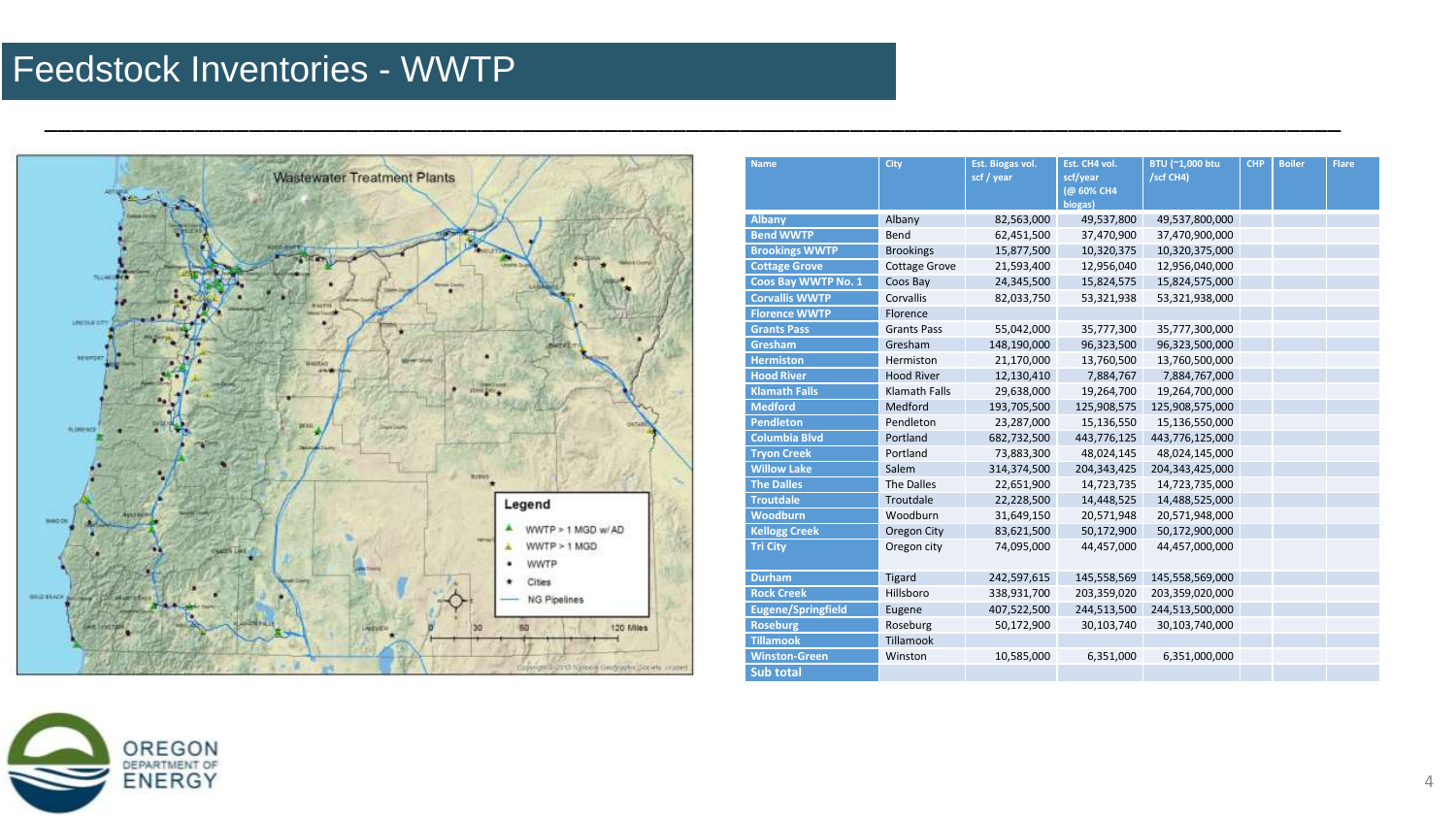### Feedstock Inventories - Landfills

OREGON<br>DEPARTMENT OF<br>ENERGY



\_\_\_\_\_\_\_\_\_\_\_\_\_\_\_\_\_\_\_\_\_\_\_\_\_\_\_\_\_\_\_\_\_\_\_\_\_\_\_\_\_\_\_\_\_\_\_\_\_\_\_\_\_\_\_\_\_\_\_\_\_\_\_\_\_\_\_\_\_\_\_\_\_\_\_\_\_\_\_\_\_\_\_\_\_\_\_\_\_\_\_\_\_\_\_

| County | Modeled CH4 (cf/yr) | Reported CH4 (cf/yr) |
|--------|---------------------|----------------------|
|        |                     |                      |
|        |                     |                      |
|        |                     |                      |
|        |                     |                      |
|        |                     |                      |
|        |                     |                      |
|        |                     |                      |

5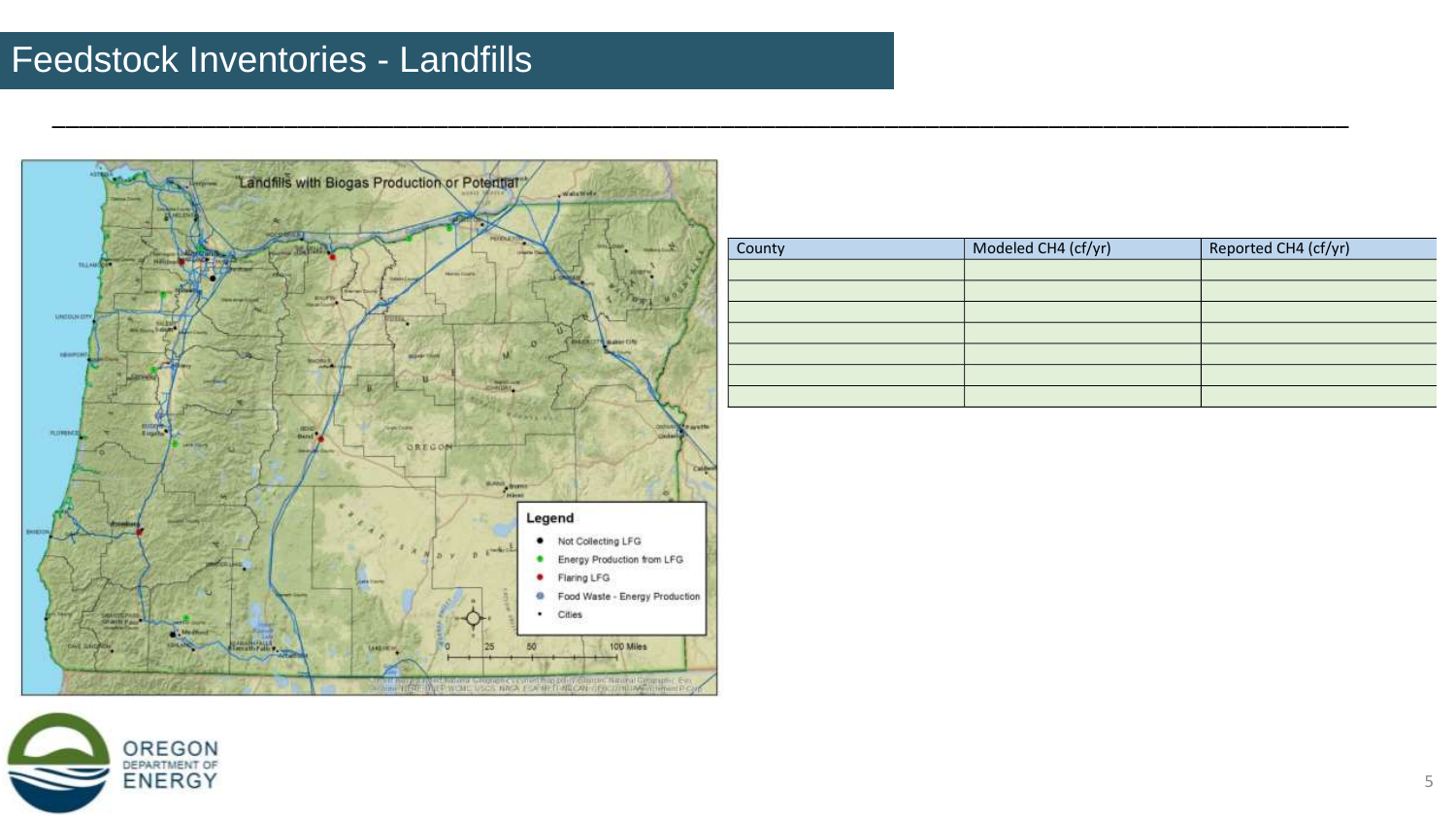### Feedstock Inventories - Agricultural Manure



| County           | Manure (lb/yr) | Volatile Solids (lb/yr) | CH4 (cf/yr)   |
|------------------|----------------|-------------------------|---------------|
| Crook            | 245,580        | 28,833                  | 110,719       |
| <b>Deschutes</b> | 9,734,625      | 1,044,959               | 4,012,642     |
| Jefferson        | 4,355,240      | 462,084                 | 1,774,402     |
| Klamath          | 309,681,371    | 37,510,529              | 144,040,430   |
| Malheur          | 178,410,747    | 21,817,613              | 83,779,634    |
| Morrow           | 2,193,859,287  | 253,509,870             | 973,477,902   |
| Umatilla         | 99,815,765     | 11,944,147              | 45,865,523    |
| Tillamook        | 1,019,615,959  | 119,002,385             | 456,969,157   |
| Clatsop          | 28,349,626     | 3,349,573               | 12,862,361    |
| Coos             | 97,579,704     | 11,478,224              | 44,076,380    |
| Benton           | 79,092,898     | 9,101,752               | 34,950,729    |
| Clackamas        | 55,704,144     | 6,511,915               | 25,005,752    |
| Columbia         | 3,539,743      | 430,445                 | 1,652,910     |
| Josephine        | 56,123,161     | 6,792,349               | 26,082,620    |
| Lane             | 133,644,583    | 15,659,804              | 60,133,647    |
| Linn             | 114,560,477    | 14,424,957              | 55,391,836    |
| Marion           | 231,119,506    | 27,614,361              | 106,039,146   |
| Washington       | 117,003,128    | 14,355,778              | 55,126,188    |
| Yamhill          | 285,131,850    | 33,285,496              | 127,816,303   |
| Polk             | 31,682,035     | 3,983,271               | 15,295,762    |
| Multnomah        | 778,579        | 86,811                  | 333,353       |
| Jackson          | 5,621,186      | 638,371                 | 2,451,346     |
| <b>TOTAL</b>     | 5,055,649,192  | 593,033,526             | 2,277,248,741 |

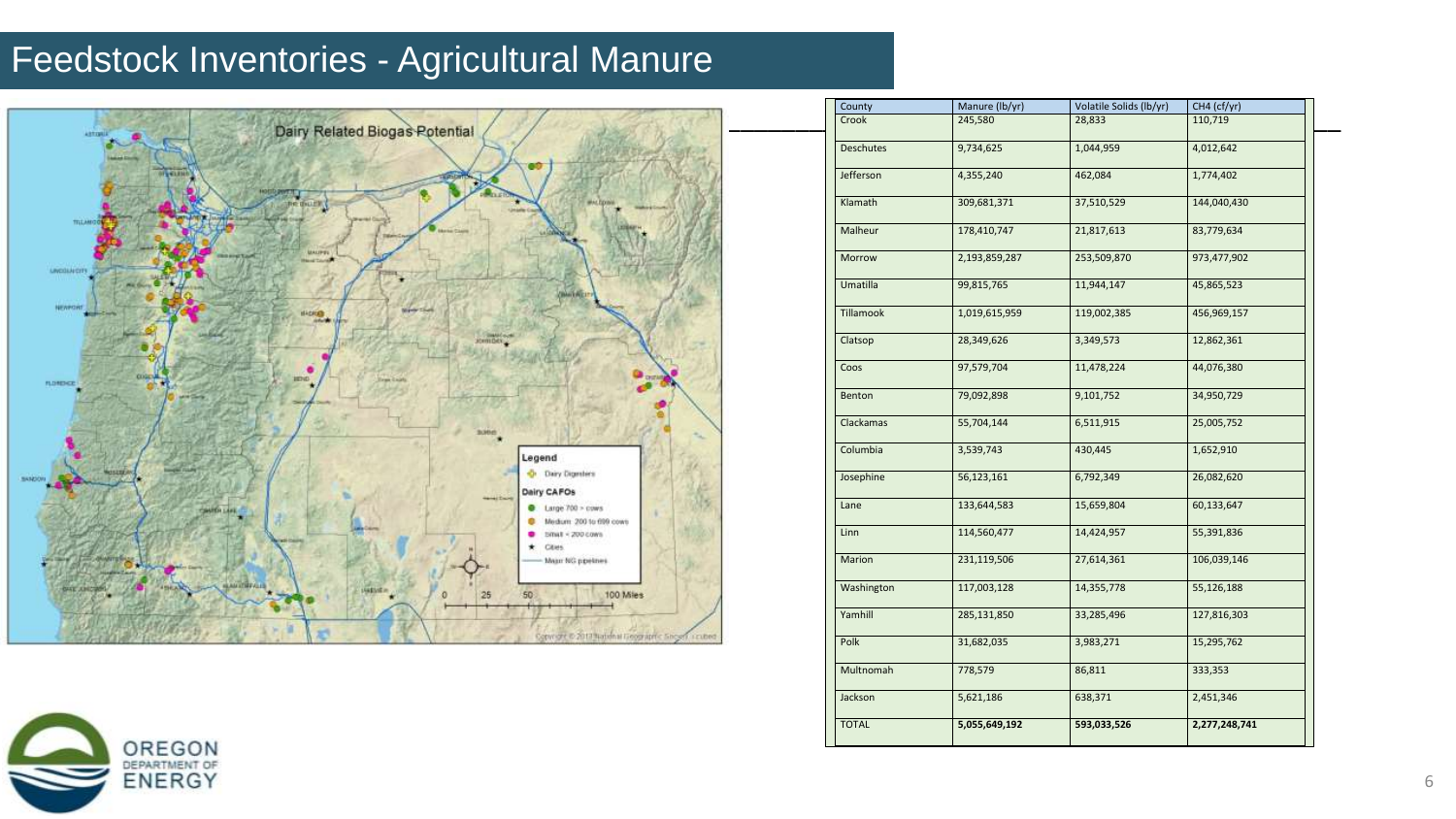### Feedstock Inventories - Waste Food



 $\frac{1}{2}$  , and the contribution of the contribution of the contribution of the contribution of the contribution of the contribution of the contribution of the contribution of the contribution of the contribution of the c

|        | <b>Yard Debris</b> |           |           | Food Waste |           |          |  |
|--------|--------------------|-----------|-----------|------------|-----------|----------|--|
| County | Disposed           | Recovered | Generated | Disposed   | Recovered | Generate |  |
|        |                    |           |           |            |           |          |  |
|        |                    |           |           |            |           |          |  |
|        |                    |           |           |            |           |          |  |
|        |                    |           |           |            |           |          |  |
|        |                    |           |           |            |           |          |  |
|        |                    |           |           |            |           |          |  |

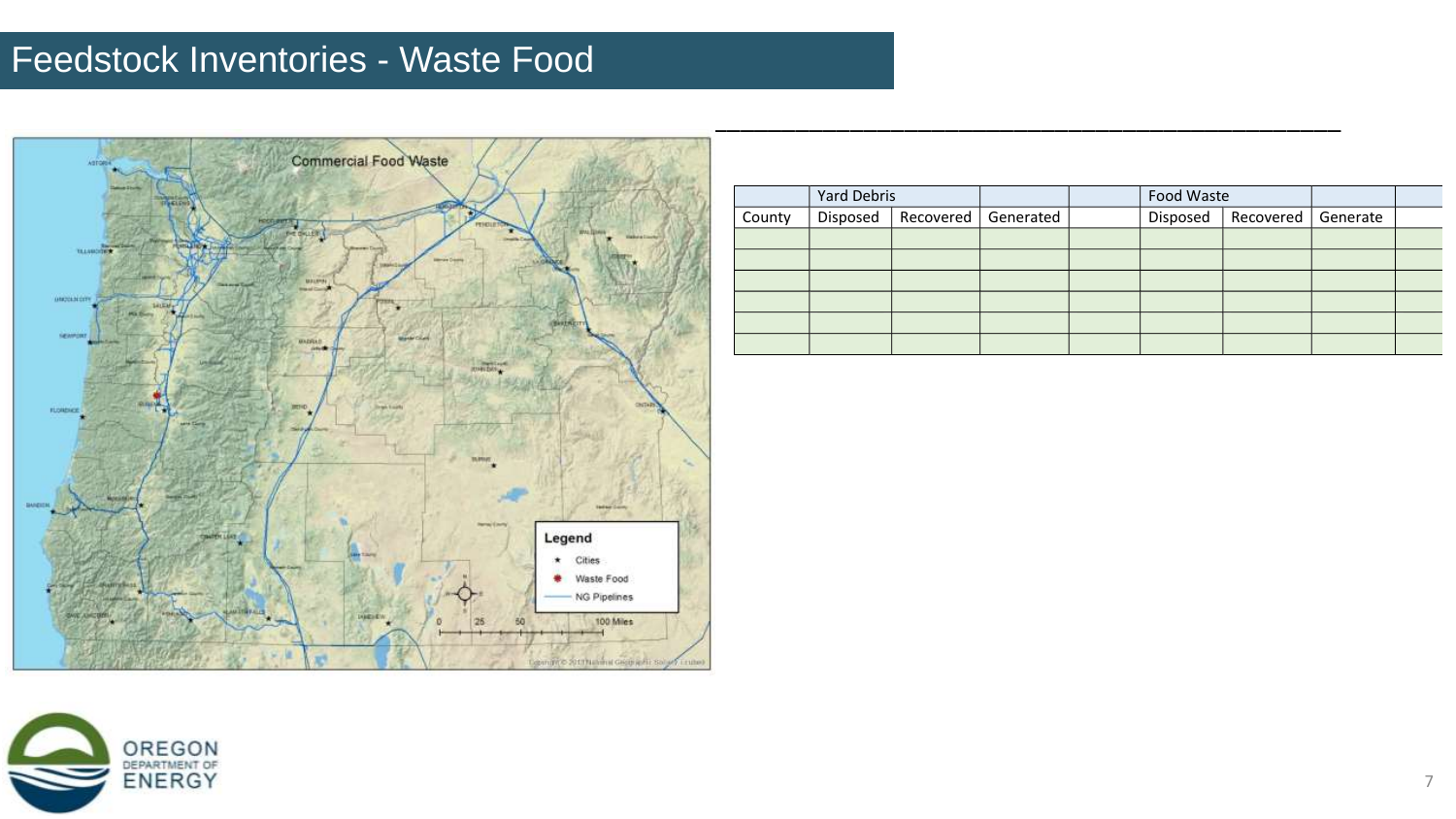### Feedstock Inventories - Forestry Cellulosic Biomass

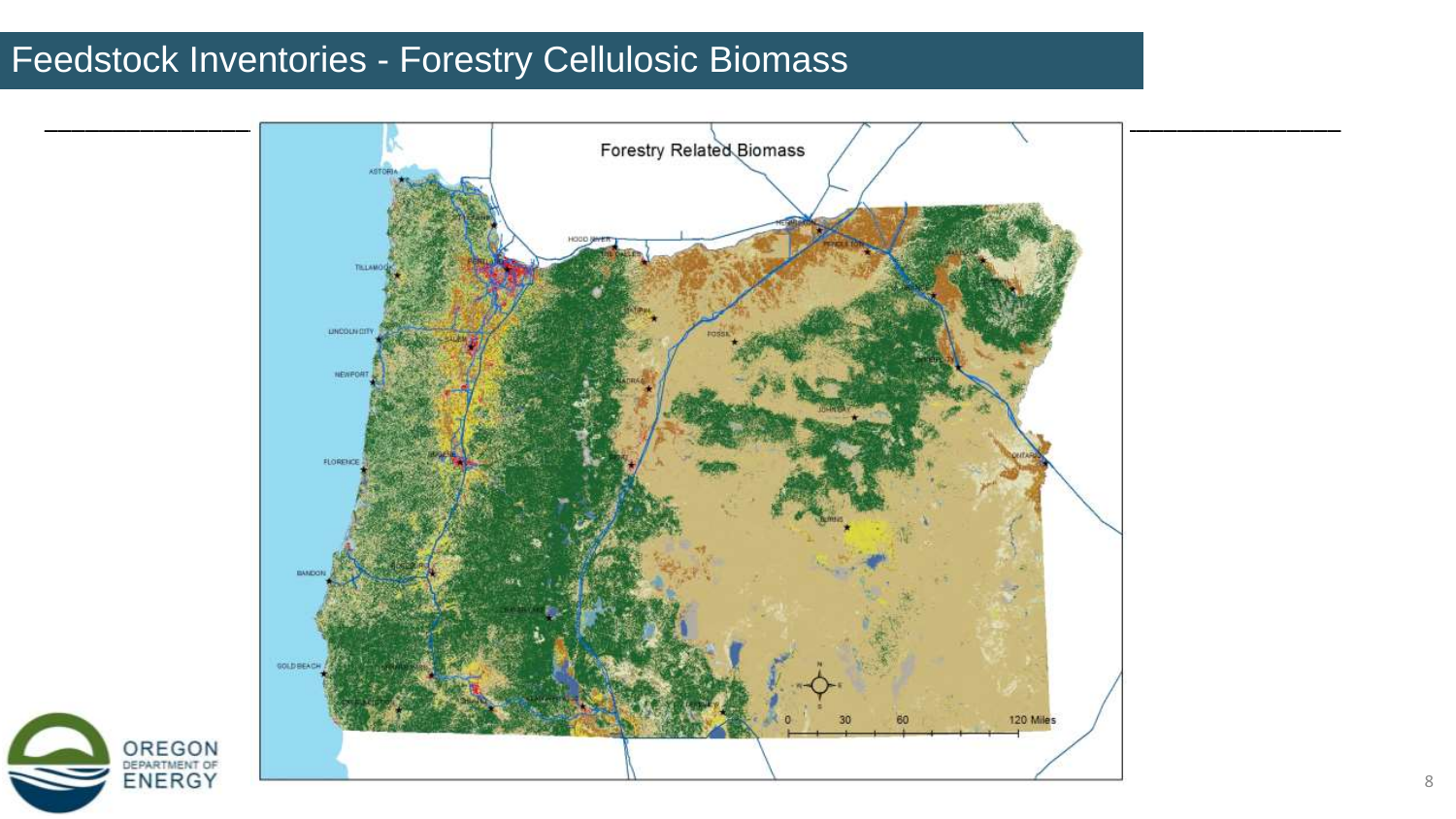### Feedstock Inventories - Agricultural Residual Biomass



| County | Modeled CH4 (cf/yr) | Reported CH4 (cf/yr) |
|--------|---------------------|----------------------|
|        |                     |                      |
|        |                     |                      |
|        |                     |                      |
|        |                     |                      |
|        |                     |                      |
|        |                     |                      |
|        |                     |                      |

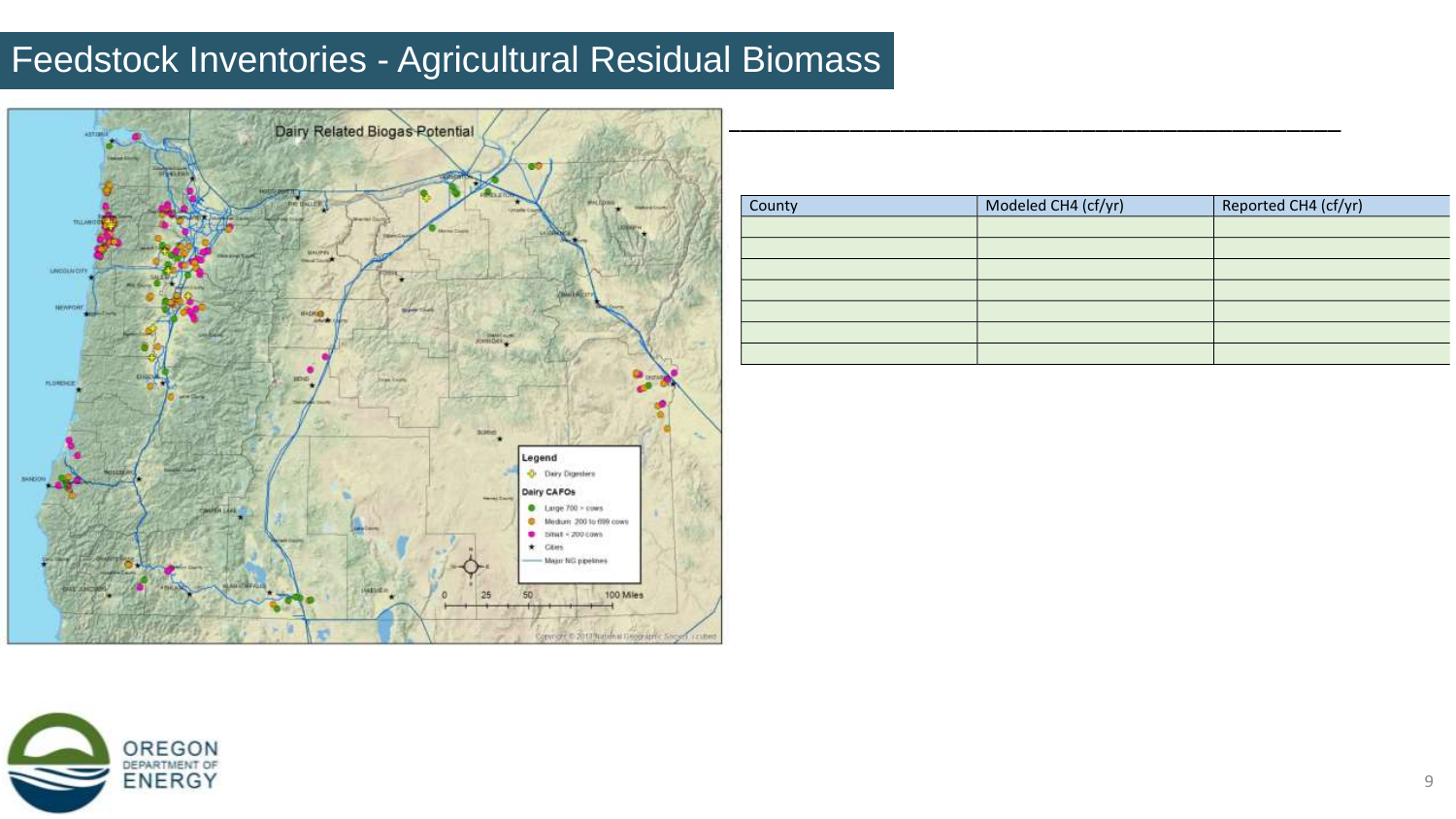### Next Steps – SB 334 AC

"…The committee shall make recommendations to the department:

(a) Regarding the identification and removal of barriers to producing and utilizing biogas and renewable natural gas in this state as a means toward providing the greatest feasible reductions in greenhouse gas emissions and improvements in air quality;

(b) On establishing policies to promote renewable natural gas; and

(c) On any other matters related to this section, as requested by the department."

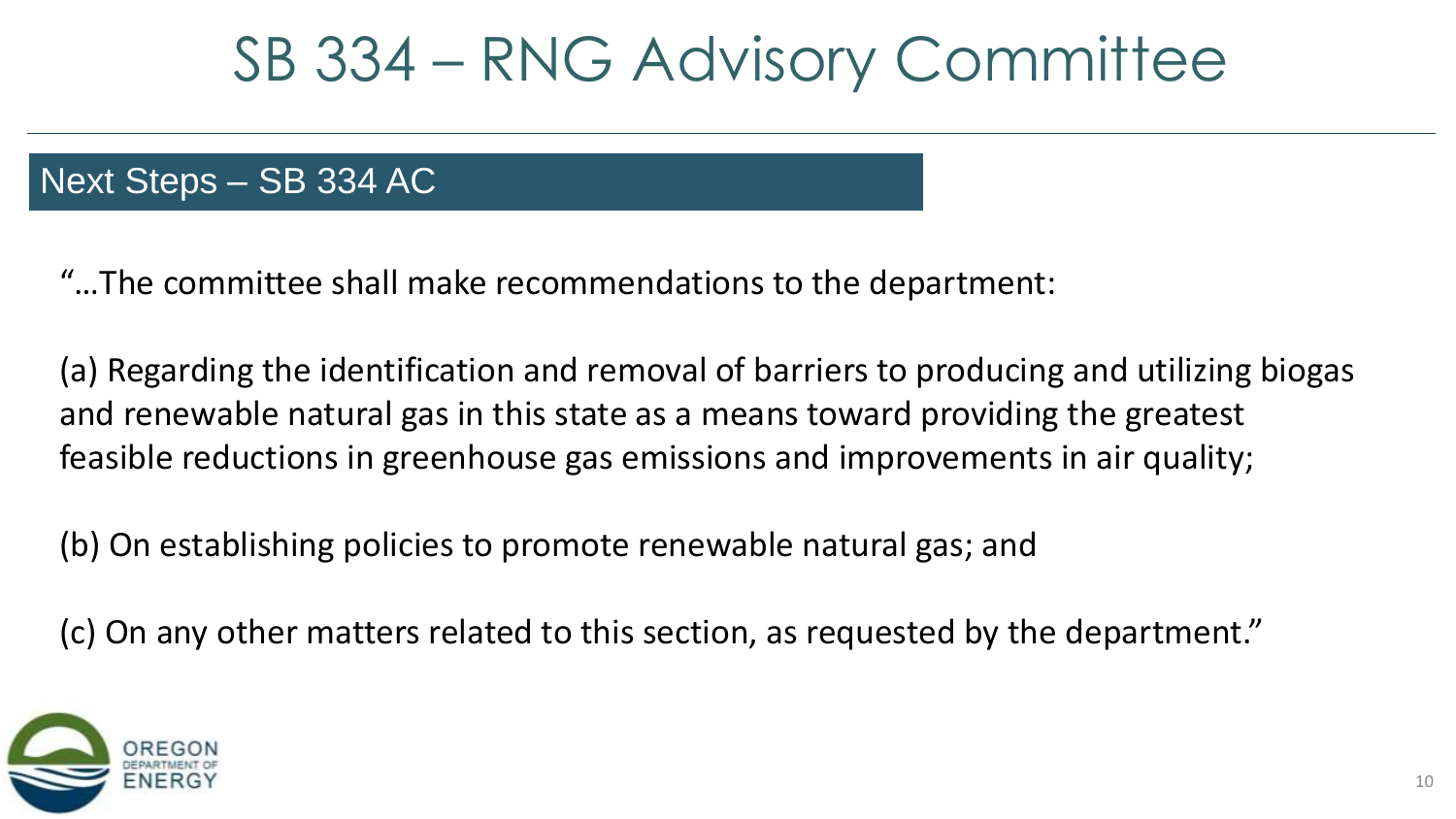# Barriers Survey

### Categories:

- Financial,
- Information,
- Market,
- Policy,
- Regulatory,
- and Other

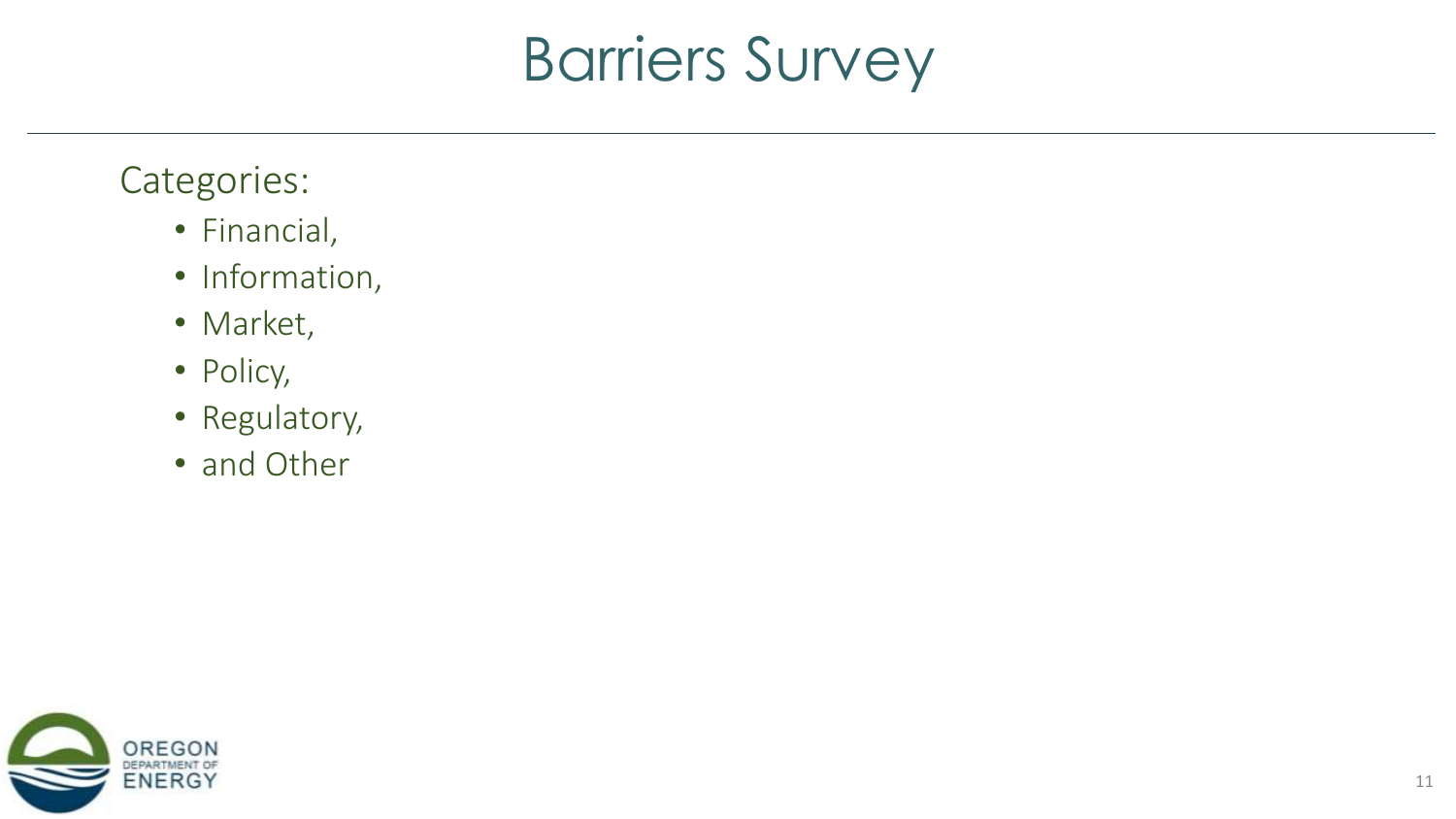## Financial Barriers

Is access to financing a barrier to developing RNG? 41/50

Are gas upgrading costs to remove impurities, and increase heat content of biogas, barriers to developing RNG? 38/50

Is the cost of producing biogas a barrier to developing RNG? 30/50

Are interconnection costs for testing, verification, and pipeline construction barriers to developing RNG? 37/50

Is the cost to produce RNG at certain scales a barrier to developing RNG? 34/50

Are regulatory costs, such as permitting, barriers to developing new stationary sources of RNG? 17/50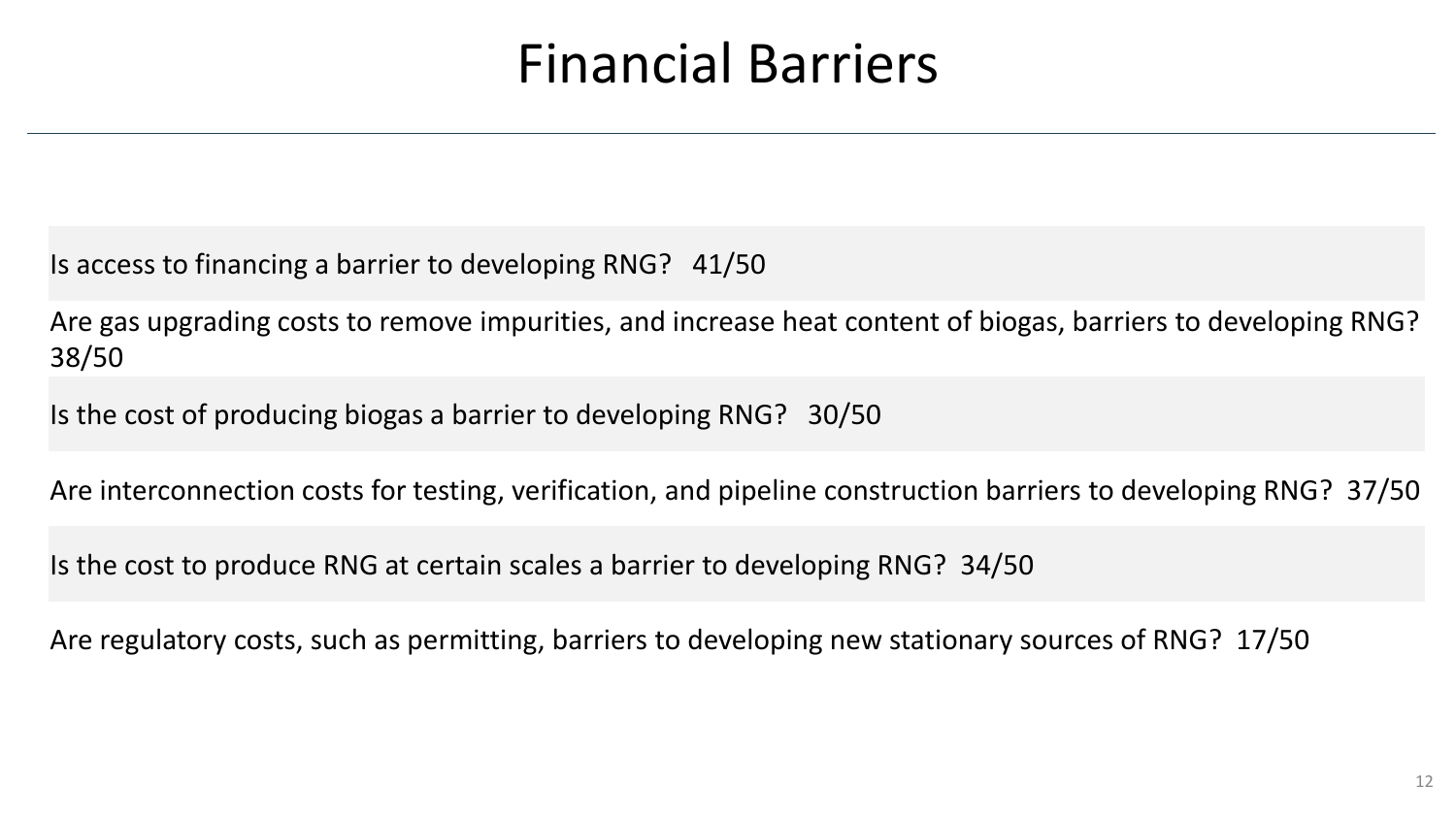## Information Barriers

Is the perception of risk due to unfamiliarity with biomass technologies and fuel supply chains a barrier to developing RNG? 23/50

Is a lack of knowledge surrounding potential incentives for RNG a barrier for developing RNG? 21/50

Is a lack of knowledge surrounding potential incentives for biogas a barrier? 17/50

are current pipeline acceptance standards for injection of RNG into natural gas pipelines a barrier to developing RNG? 36/50

Is a lack of standard purchase agreements a barrier to developing RNG? 13/50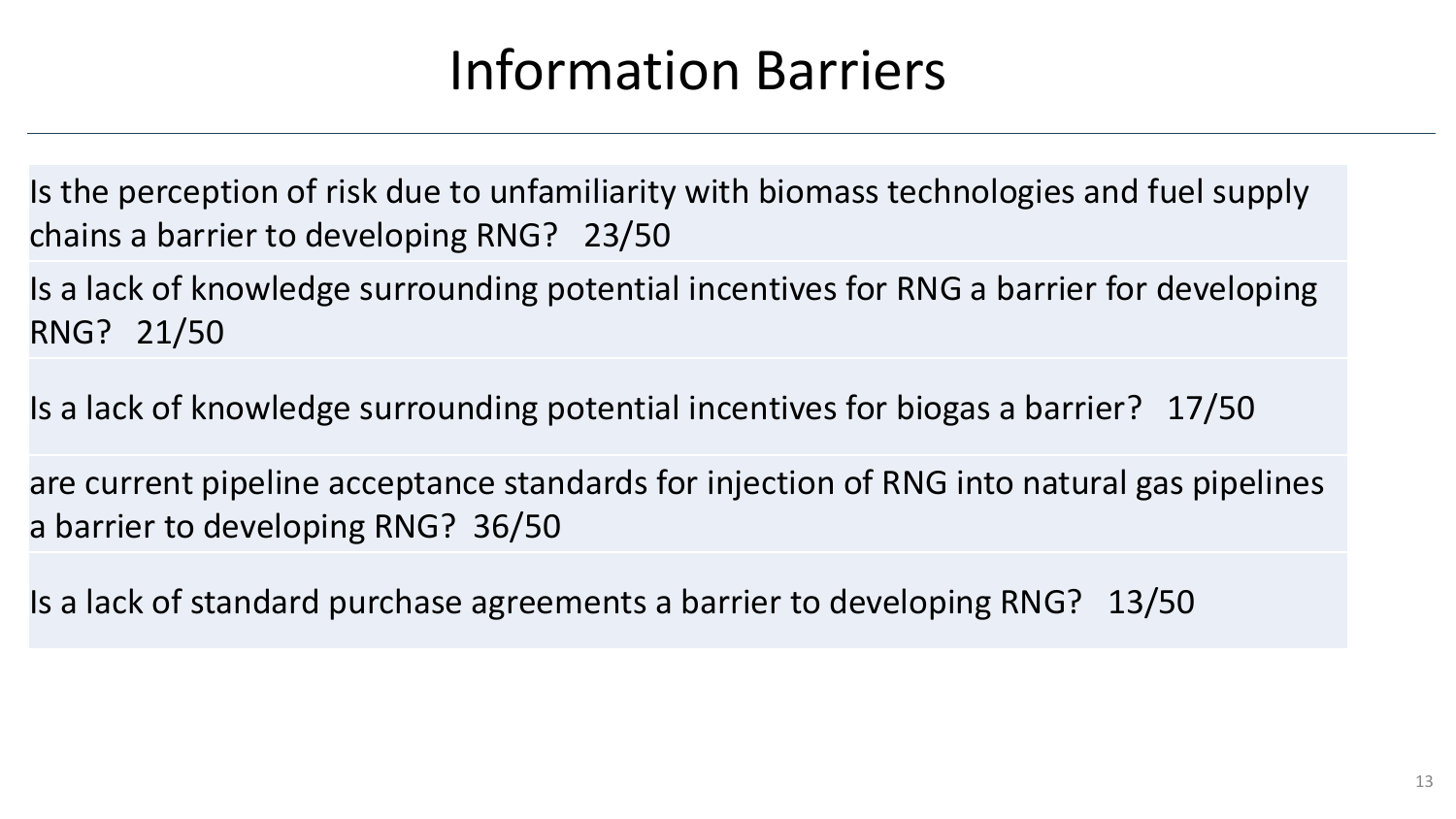### Market Barriers

Is the low cost of fossil natural gas a barrier to developing RNG? 26/50

Are mismatches between biogas producers and consumers a barrier to developing RNG? 27/50

Is a lack of natural gas vehicles or fleets a barrier to developing RNG? 30/50

Is a lack of natural gas fueling infrastructure a barrier to developing RNG? 25/50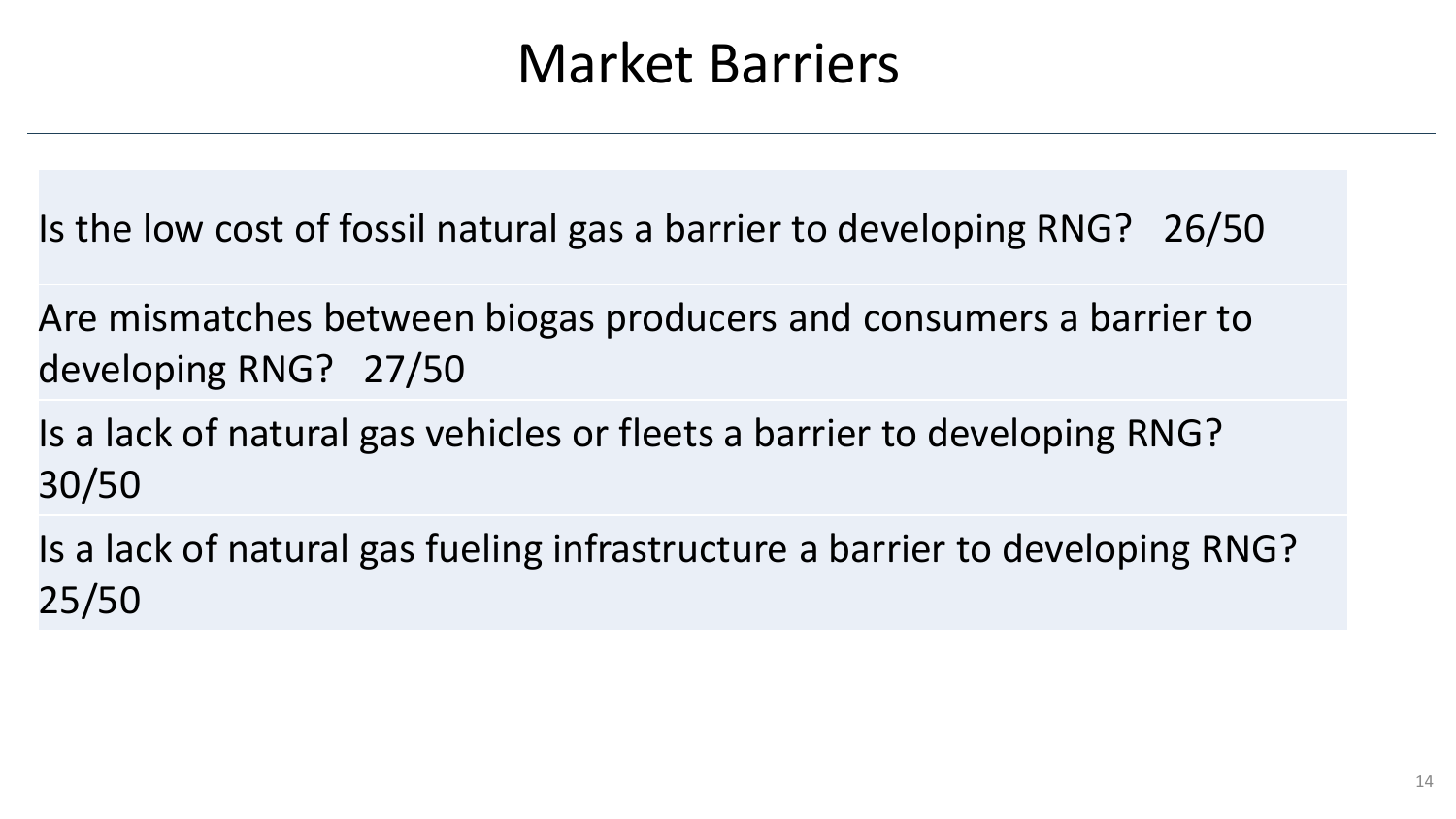## Policy Barriers

Is a lack of incentive for implementation of biogas systems as resiliency infrastructure a barrier to developing biogas? Incentives need not be monetary. 24/50

Is a lack of incentive for implementation of RNG systems as resiliency infrastructure a barrier to developing RNG? Incentives need not be monetary. 24/25

Is existing policy that prevents Oregon utilities from making ratepayer-funded capital investments in RNG infrastructure, such as extension of pipelines or connection points for RNG producers, as well as the requierment for Utilities to purchase the least cost resource, a barrier to developing RNG? 33/50

Is a lack of policy encouraging or mandating the source separation of wastes (such as food wastes) a barrier to developing RNG? 33/50

Is a lack of financial incentives for natural gas vehicles and fleet conversions a barrier to developing RNG? 27.5/50

Is a lack of financial incentives for natural gas fueling infrastructure a barrier to developing RNG? 31/50

Is an inability to incorporate hydrogen into the pipeline through policy a barrier to developing RNG? 13/55

Is an unwillingness to incorporate hydrogen into the pipeline a barrier? 13/50

Is the Energy Trust of Oregon encouraging biogas-to-electricity production projects rather than RNG fuel projects a barrier to developing RNG? 25/50

Is pipeline discrimination against RNG, even if it meets pipeline standards, a barrier? 23/50

Are rigorous tariffs for RNG a barrier to developing RNG? 23/50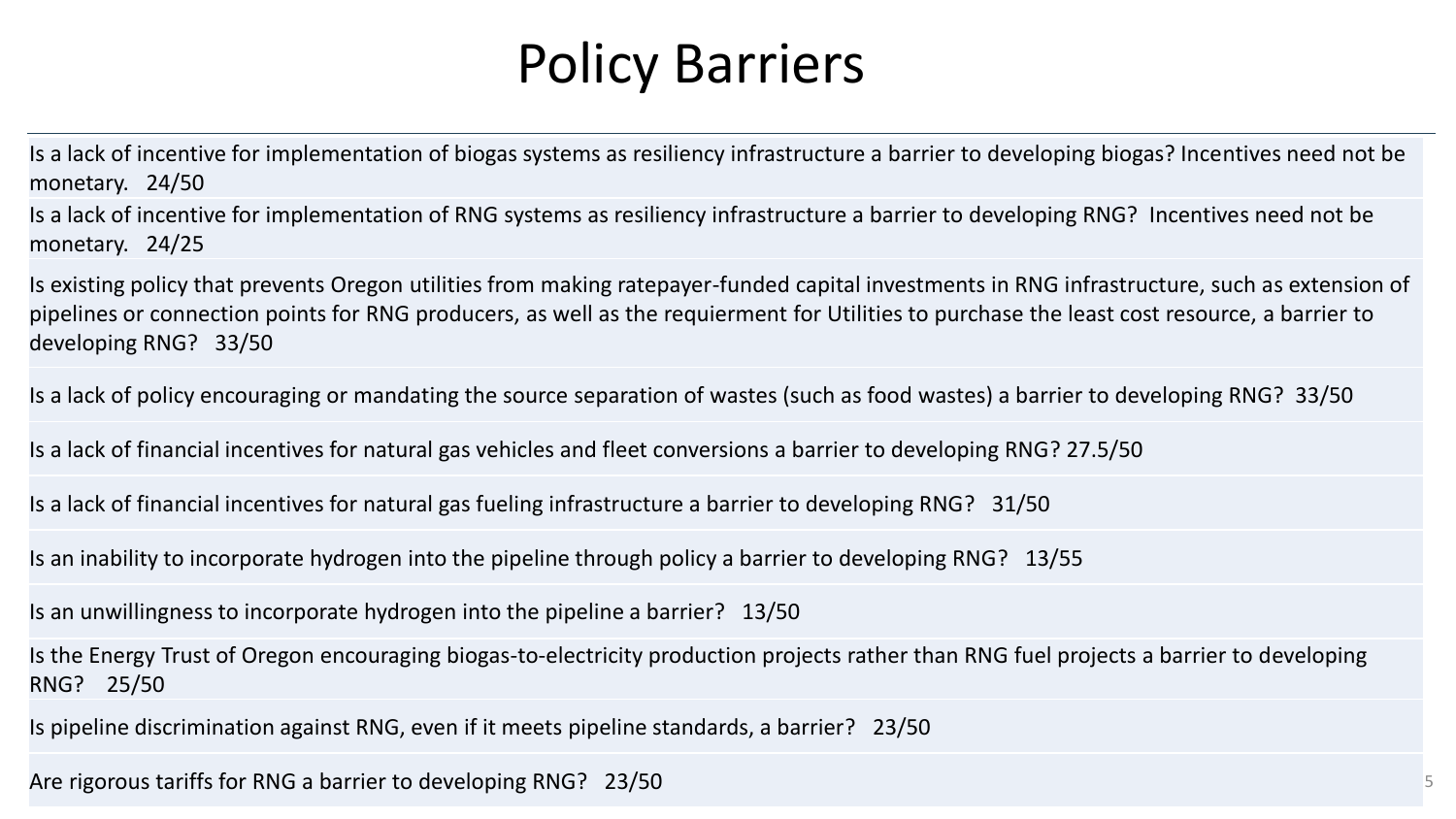## Regulatory Barriers

Is the OPUC regulation requiring the procurement of the least-cost resource by Oregon utilities a barrier to developing RNG? 36/50

Are existing pipeline injection standards a barrier to developing RNG? 34/50

Is a lack of incentivization of biogas (or RNG) as a fuel under the Renewable Portfolio Standard a barrier to developing RNG? 25/50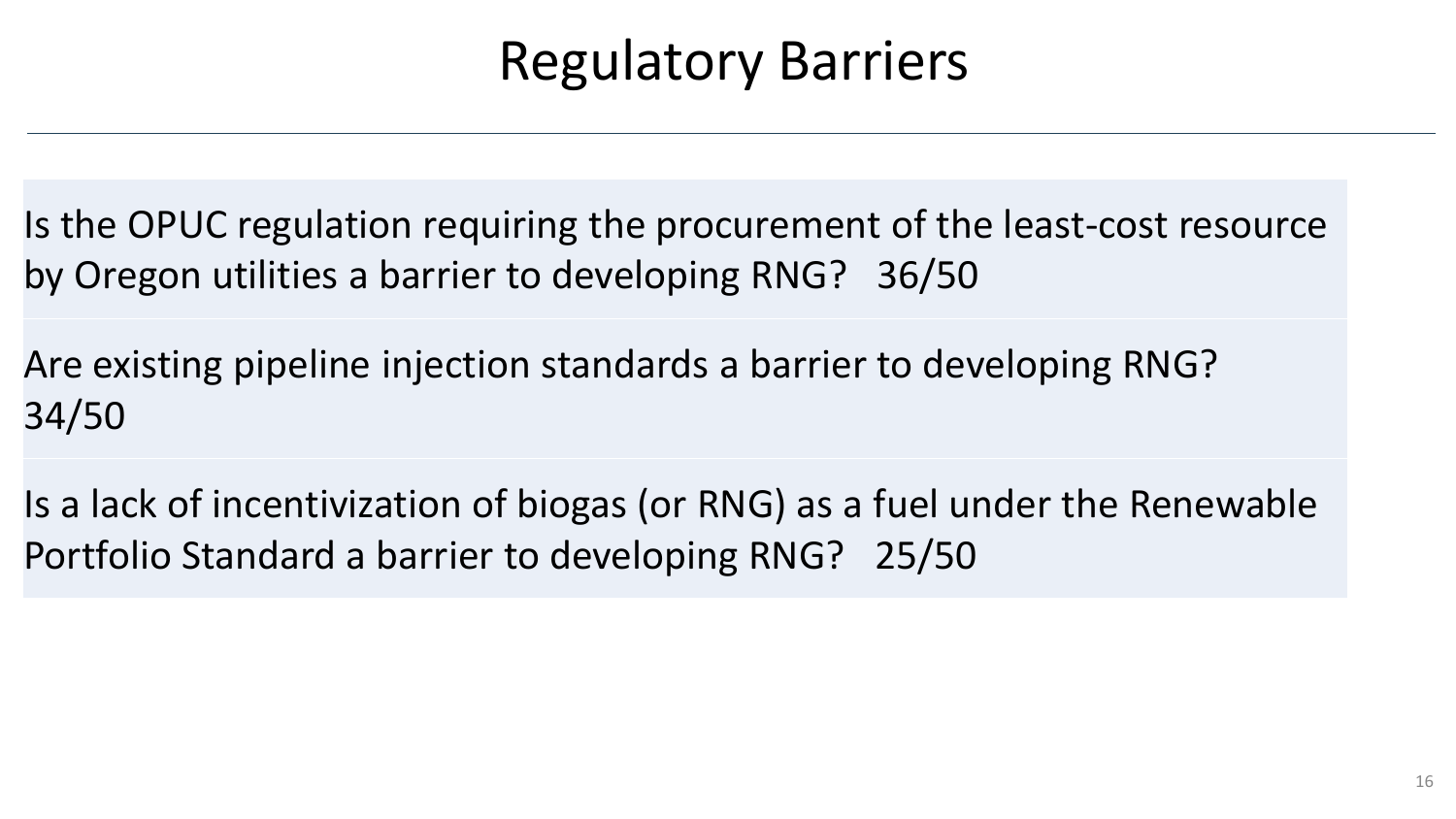## Other Barriers

Is proximity to tie-in points for the RNG/CNG grid a barrier to developing RNG? 37/50

Are contracting risks a barrier to developing RNG? 23/50

Are market competition risks for feedstock supplies (such as food waste for composting vs. anaerobic digestion) a barrier to developing RNG? 21/50

Is production variation of RNG a barrier to developing RNG? 23/50

Are out-of-state producers of RNG a barrier in developing in-state RNG? 14/50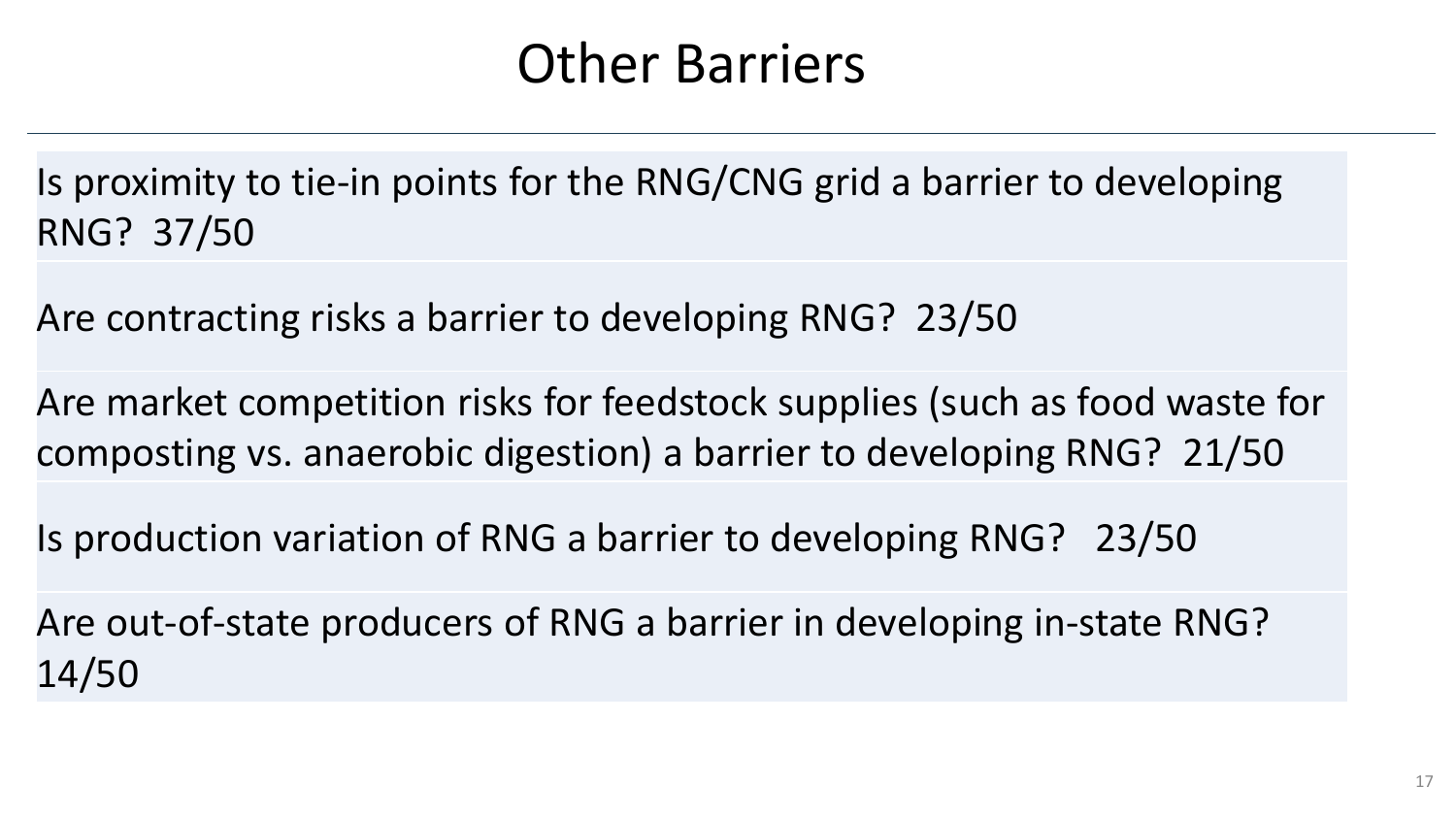### Next Steps -

ODOE

SB 334 Advisory Committee

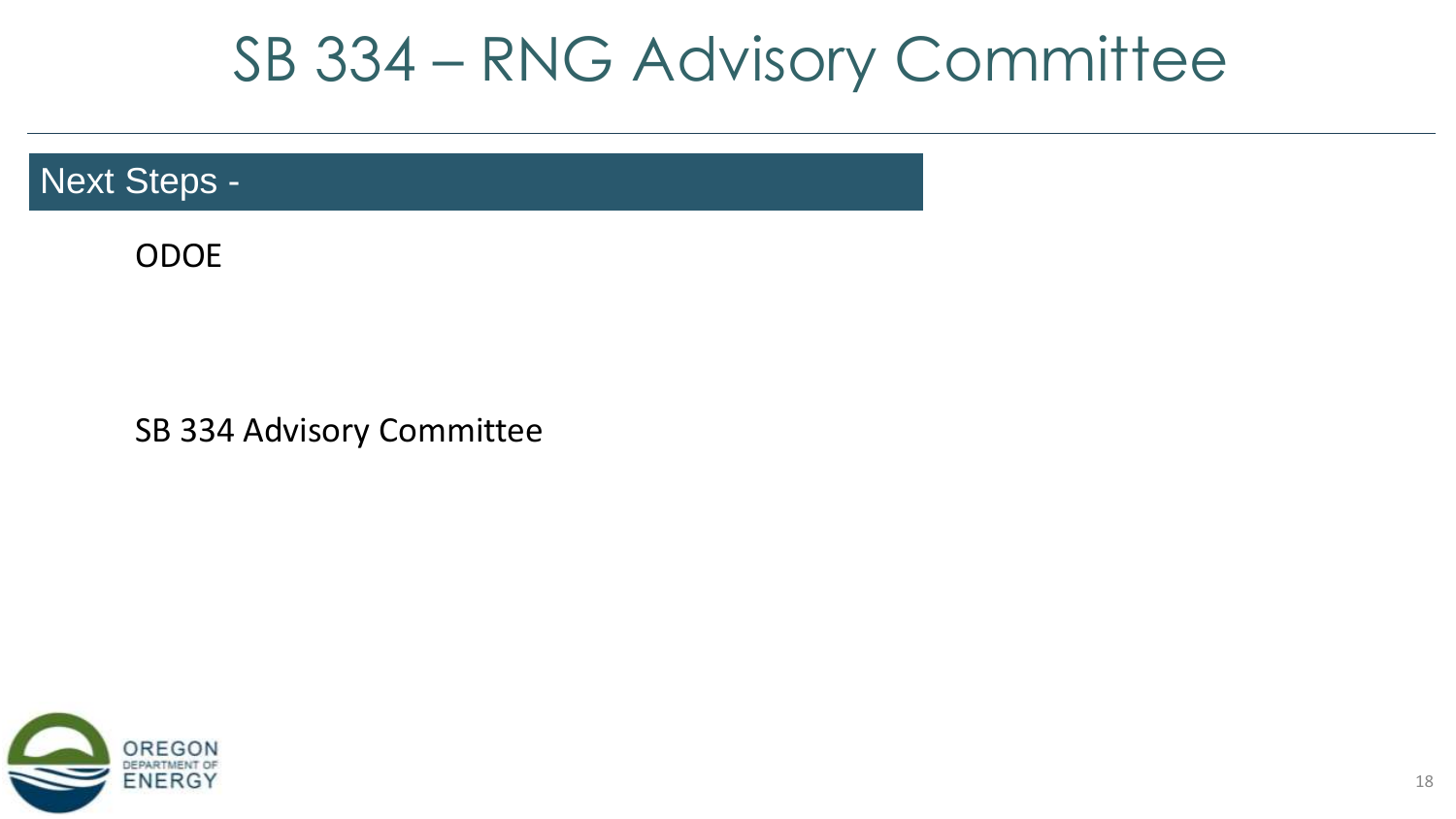# SB 334 – Calendar

| <b>Task</b>                                               | start         | <b>End</b>    | <b>Duration</b> |
|-----------------------------------------------------------|---------------|---------------|-----------------|
| <b>Advisory Committee formation</b>                       | Aug. - 17     | Sep. 17       | 2 months        |
| Inventory of gross available raw feedstocks               | Aug. 17       | Feb. 18       | 6 months        |
| <b>Technology Review (AD and gasification)</b>            | Aug. 17       | <b>Jan 18</b> | 3 months        |
| Spreadsheet of existing biogas producers (w/spatial data) | Aug. 17       | Oct. 17       | 1 month         |
| <b>Estimates of gross biogas production</b>               | Sep. 17       | Feb. 18       | 5 months        |
| <b>Estimates of gross RNG production</b>                  | Sep. 17       | Feb. 18       | 5 months        |
| <b>Biogas cleaning technology review</b>                  | Sep. 17       | Nov. 17       | 2 months        |
| <b>Supply chain Analysis (by fuel type)</b>               | Oct. 17       | Apr. 18       | 6 months        |
| <b>Market Analysis (grant funded, pending)</b>            |               |               |                 |
| <b>Policy Review and Development (on going)</b>           |               |               |                 |
| Life Cycle Analysis (grant funded, pending)               |               |               |                 |
| <b>Basic Economic / Market review</b>                     |               |               |                 |
| <b>Report Drafting</b>                                    | Jan. 1 - 18   | Sep. - 14     |                 |
| Draft report due - ODOE internal                          | Jul. 13, 2018 |               |                 |
| <b>Draft report due ODOE - Executive</b>                  | Jul. 27, 2018 |               |                 |
| <b>Draft Report due - partners</b>                        | Aug. 10, 2018 |               |                 |
| <b>Draft Report due - ODOE Executive</b>                  | Aug. 25, 2018 |               |                 |
| <b>Draft Report due Gov. Office</b>                       | Sep. 1, 2018  |               |                 |
| <b>Final Report due ODOE Executives</b>                   | Sep. 10, 2018 |               |                 |
| <b>Preliminary report due Legislature</b>                 | Sep. 14, 2018 |               |                 |